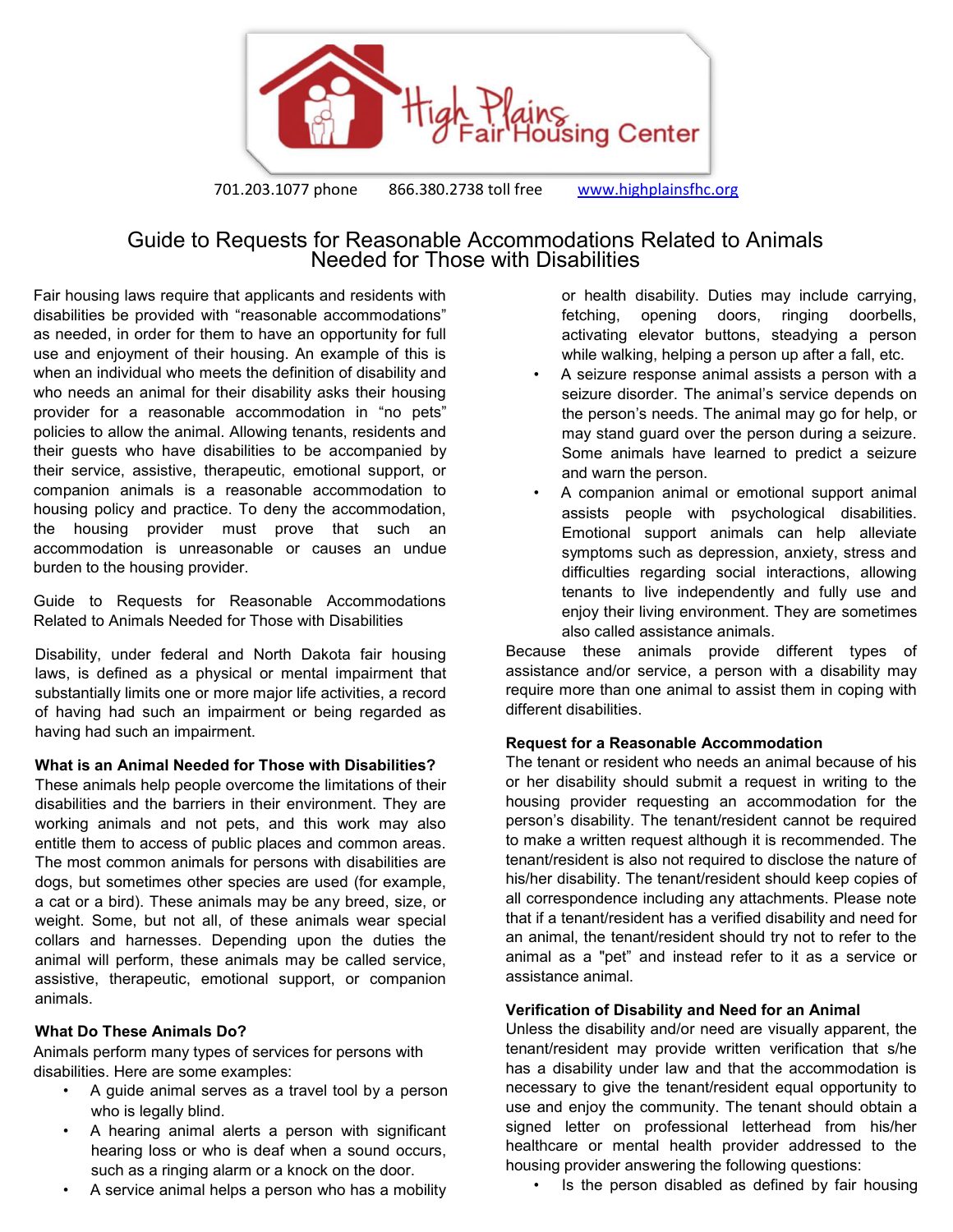laws?

In the health care provider's professional opinion, does the person need the requested accommodation (use of an animal) to have the same opportunity as a non-disabled person to use and enjoy the housing community?

### **Guidelines for Housing Provider Staff**

Housing providers must review and respond to all requests a resident with a disability makes for reasonable accommodations, including requests for an accommodation for an animal. The housing provider can require the tenant/resident provide verification from the tenant's healthcare provider or other knowledgeable person that the tenant/resident has a disability and needs the animal if the disability is not obvious.

Medical or licensed medical professionals means a person licensed by a public regulatory authority to provide medical care, therapy or counseling to persons with physical, mental or emotional disabilities, including, but not limited to, doctors, physician assistants, psychiatrists, psychologists, or social workers. Please note that fair housing laws do not require that verification of a disability and need of a reasonable accommodation come from a medical professional. The HUD-DOJ Statement notes that "a peer support group, a non-medical service agency, or a reliable third party who is in a position to know about the individual's disability may also provide verification of a disability". [1](#page-0-0)

#### **What's the Difference between an Animal Needed for Those with Disabilities and a Pet?**

Service, assistive, therapeutic, emotional support, and companion animals are not considered to be pets because they provided needed assistance to the person with the disability in coping and/or dealing with their disabilities. A person with a disability uses an animal as an auxiliary aid, similar to the use of a cane, crutches or wheelchair. For this reason, fair housing laws require that housing providers make accommodations to "no pet" policies to permit the use of an animal by an individual with a disability. In addition, pet fees, pet deposits or increased rent for the animal cannot be charged for animals needed for those with disabilities.

### **Pet Rules and "No Pets" Rules**

l

If a housing complex has a "no pets" rule, such rules do not apply to animals needed for those with disabilities. If property management has documentation that the tenant/resident has a disability and needs the animal as a result, then the tenant/resident can live with the animal despite the "no pets" rule.

If a property allows tenants to have common household pets and places limitations on the size, weight, and type of pets allowed, these rules cannot apply to animals for tenants or residents with disabilities. Animals needed for

those with disabilities may be any type of animal and any breed, size, or weight. An accommodation may also involve more than one animal if the tenant/resident can provide verification of such a need.

### **Training**

Animals needed for persons with disabilities do not have to receive specialized training in order to be considered an approved animal. Fair housing laws consider emotional support, assistive, therapeutic and companion animals to be a type of service animal; however, they are not always professionally trained to perform required tasks. Often, these animals are individually trained by their owners to provide support, companionship, or a calming influence. An animal need only exhibit the ability to serve the person with the disability as is required for that person's needs.

## **Certification**

Some animals receive certification papers but others do not. Currently, there is no state or national standard which tests whether an animal qualifies as a service, assistive, emotional support, therapeutic or companion animal so "certification" cannot be required of persons with disabilities who need such animals. As noted previously, the animals can be individually trained to meet the needs of the individual's disability.

### **Animal Care and Supervision**

The tenant/resident is responsible for the care of his/her animal. The animal must be supervised and the tenant/handler must retain full control of the animal at all times. This generally means that while the animal is in common areas, it is on leash, in a carrier, or otherwise in the direct control of the owner/handler. When in the presence of others, the animal is expected to be well behaved (not jumping on or nipping at people, not snarling or barking, etc.). The tenant/handler is responsible for the proper disposal of animal waste. For those with animals:

- Never allow the animal to defecate on any property, public or private (except the tenant/resident's own property or in approved areas), unless the tenant/resident immediately removes the waste.
- Always carry equipment sufficient to clean up the animal's feces whenever it is in the common areas or off the tenant/resident's property.
- Properly dispose of waste and/or litter.
- If you need assistance with cleanup, make arrangements for such help through family, friends or advocates.

However, these animals are typically highly trained and work in partnership to increase the independence, safety, and mobility of the person with the disability. A housing provider may make inspections to determine whether unreasonable wear and tear is being caused by an animal for someone with a disability; however, these inspections cannot be any more stringent or often than those inspections of those residents without animals. The inspections should also follow the North Dakota's

<sup>&</sup>lt;sup>1</sup> Joint Statement of the Department of Housing and Urban Development and the Department of Justice on Reasonable Accommodations Under the Fair Housing Act-Question 18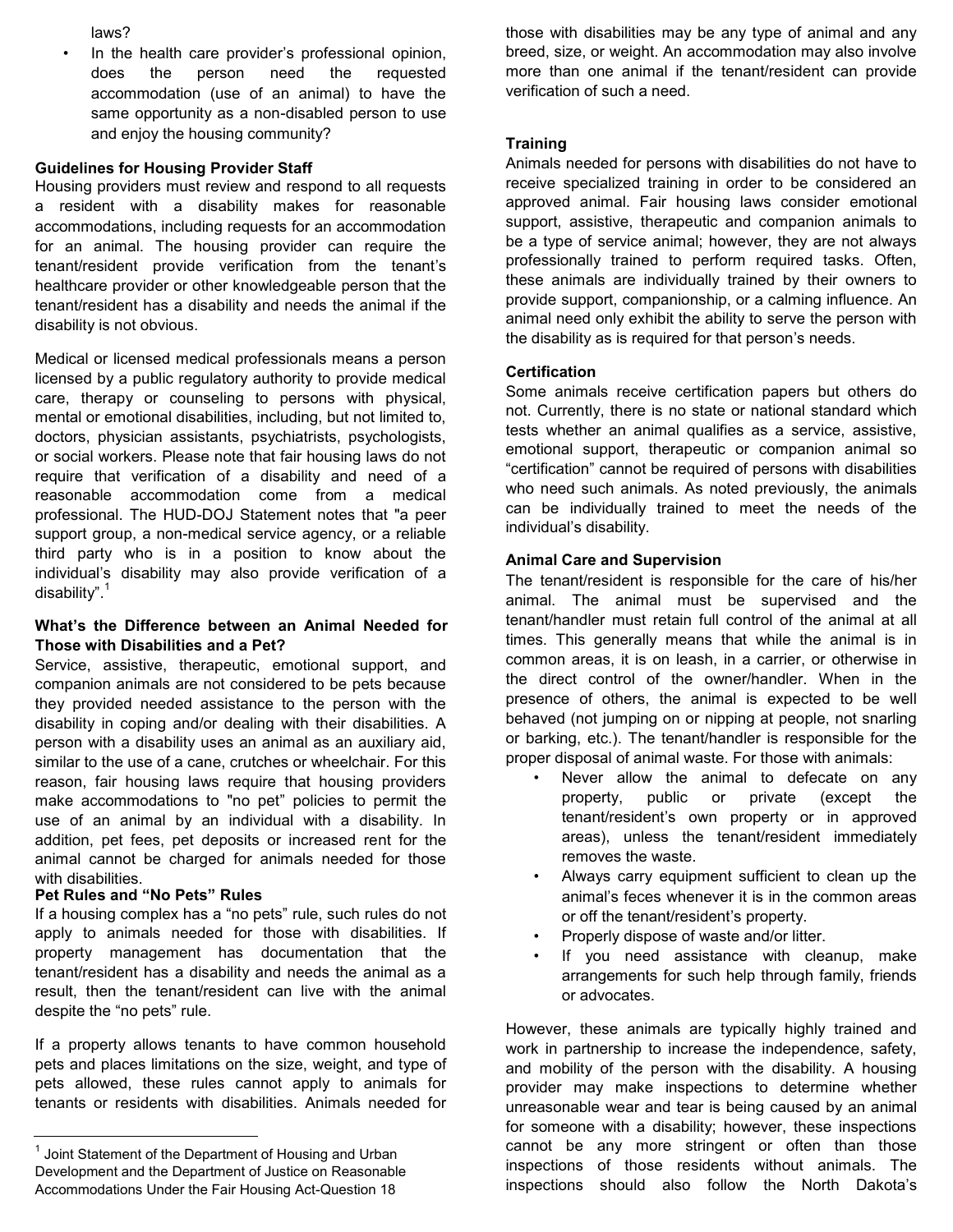landlord/tenant law in regard to a landlord's right of entry and reasonable notice to a tenant/resident.

### **Removal of a Service, Assistive, Therapeutic, Emotional Support, or Companion Animal**

If an animal is unruly or disruptive (aggressively jumping on people, nipping, or other troublesome behavior), the property manager should warn the tenant/resident to take corrective action. The housing provider may also ask the tenant/handler to remove the animal from the immediate area. If the animal's improper behavior happens repeatedly, the manager may tell the tenant not to bring the animal into any common area until significant steps have been taken to mitigate the behavior. Mitigation can include obedience training for the animal and/or refresher training for both the animal and the tenant/resident. A housing provider has the right to request an animal be removed if it continues to be noisy or disruptive or a different animal be obtained which is not noisy or disruptive.

### **Requiring Additional Insurance Coverage, Security Deposits, Pet Deposits, or Additional Rent for an Animal Needed by a Tenant/Resident with Disabilities**

Fair housing laws prohibit imposition of additional burdens on the residency of a person with a disability if those tenancy provisions would subject that person to different and/or more adverse treatment than a similarly situated person without a disability. Imposing an additional term such as additional insurance coverage, security deposit, a pet deposit, and/or increased rent for a service, assistive, therapeutic, emotional support, or companion animal would subject a person with a disability to different and/or adverse treatment because of their disability. Regardless of whether a property allows pets, a resident with disabilities who needs an animal is not required to pay a pet deposit or pay any pet-related fees. Remember animals for those with disabilities are thought of as auxiliary aids, like a wheelchair, versus as a pet.

A housing provider can enforce the same conditions of tenancy/residency against a person with a disability as are imposed on persons without disabilities. For example, the lease may contain a clause that the tenant is liable for harm caused by his or her negligence. The housing provider would enforce this clause against a resident who is using a barbecue that malfunctions and causes a fire damaging to another resident's property and/or person. A housing provider enforces the same provision against a tenant with a disability who fails to control his/her animal. The key is uniform treatment and enforcement of terms and conditions for which a reasonable accommodation is not required.

#### **Requiring Proof of Inoculation**

Requiring proof of inoculation of a service, assistive, therapeutic, emotional support or companion animal would likely be permitted under certain circumstances. For example, a lease agreement includes provisions requiring tenants to abide by all applicable state and local laws. The housing provider enforces these provisions against tenants with respect to storage and/or use of vehicles, equipment, firearms, etc. on the subject premises. If there is a local law

requiring inoculation and/or licensing of all animals, the housing provider may require proof that the animal meets the local requirements in that area as well.

An alternative rationale for this provision may be that no accommodation that creates a material risk to health and/or safety is reasonable. Proof of inoculation establishes that there is no material risk to health and/or safety in respect to inoculations.

## **What about Other Tenants/Residents who are Afraid of or Allergic to Animals?**

While some people might have fear of dogs or other animals, this fear does not typically amount to meeting the definition of disability under law, so a housing provider need not "accommodate" the fear. For most people with allergies, the presence of an animal will cause only minor discomfort, such as sneezing or sniffling. Because this reaction does not meet the definition of disability under law, no accommodation is necessary for the person with the allergy. In rare situations, a tenant's allergy is so severe that they meet the definition of disability under law and animal contact may cause respiratory distress. In these cases, the resident with the allergy may also request an accommodation. For example, to keep the animal and the resident with the allergy in separate areas of the building as much as is possible, to use different routes, increased vacuuming to remove hair or dander, increased shampooing of the animal, etc. In these situations, it's important for the parties to work together to find a solution which can accommodate both resident's disabilities.

#### **Areas Off Limits to Animals**

Management may designate certain areas off limits to service, assistive, therapeutic, emotional support or companion animals, such as swimming in the pool or inside the sauna room. However, such designations should not infringe upon the right of a person with disabilities to full enjoyment of the amenities of the community.

### **Other Frequently Asked Questions Regarding Animals Needed for Those with Disabilities**

- *How do I know an animal is safe to be around?* Service dogs are carefully screened for temperament and stability *before* they are trained and placed with persons with disabilities. These professional animals are focused on their human partners and their work. Other types of animals for people with disabilities must be under the control of their handler at all times.
- *How do I recognize a service, assistive, therapeutic, emotional support, or companion animal?* Most of the working animals wear a tag, vest, harness or backpack identifying the animal when they are in areas of public accommodation. Animals in their housing environment are not required to be identified in similar capacities.
- *May I pet the animal?* No, not when the animal is working or without approval from the owner. Petting is distracting and these animals need to focus on